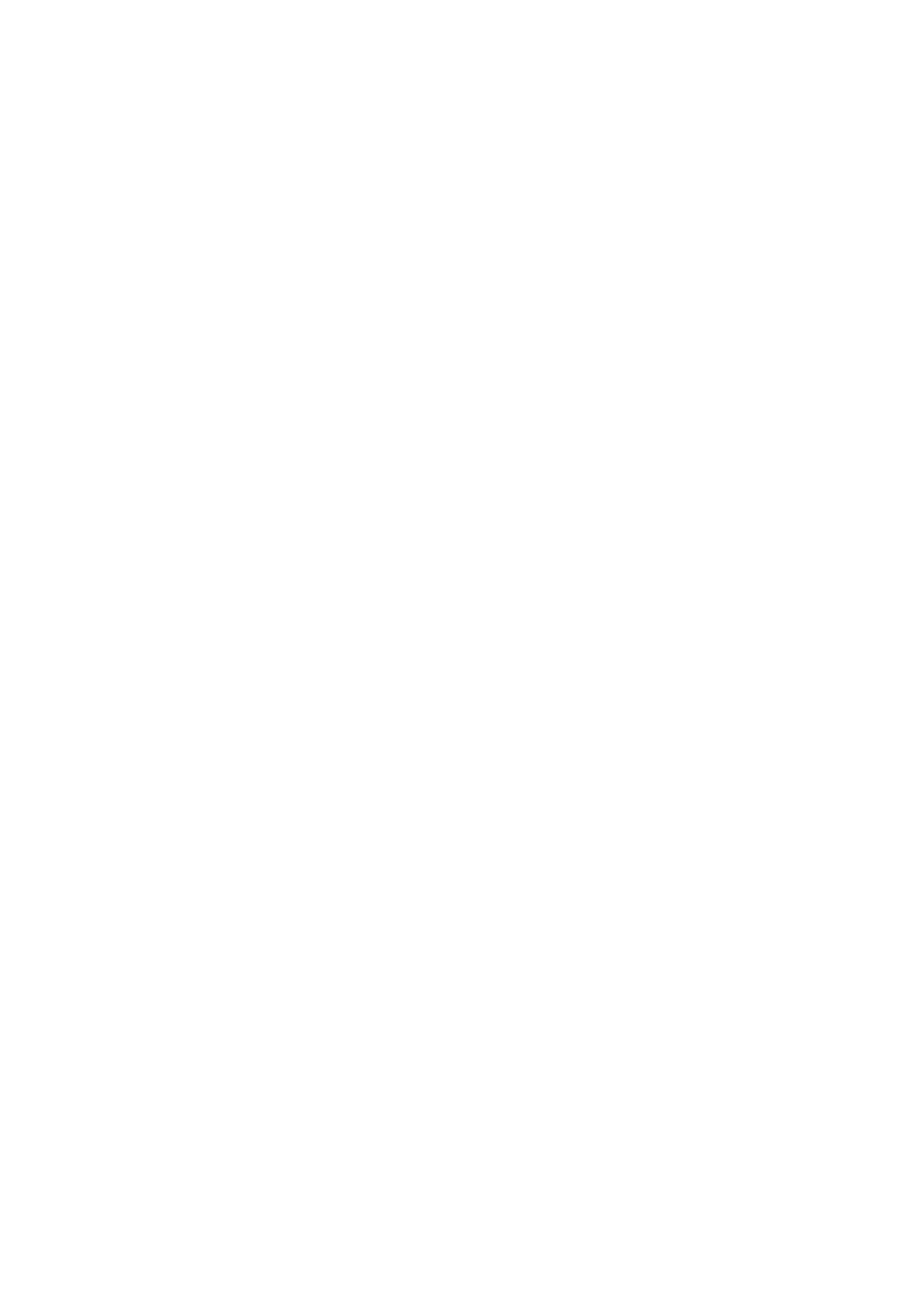# 8. NON-CONFORMANCES AND SANCTIONS

#### **8.1 Non-conformances**

Audits are regularly undertaken to evaluate the effectiveness of implementation of ICA requirements. If, in the opinion of the auditor, there is evidence indicating that there has been a failure to meet one or more accreditation requirements, the auditor may raise a Nonconformance Report (NCR). Actions required to address the non-conformance must be discussed and recorded on the NCR.

If the integrity of the accreditation has been significantly compromised, the non-conformance may provide grounds for the suspension or cancellation of the accreditation.

#### **8.2 Incident Reports**

Incident Reports may be raised to report the detection of a non-conformance in produce certified under this ICA arrangement. An investigation into the incident must be conducted and findings reported back to the originator.

If the integrity of the accreditation has been significantly compromised, the incident may provide grounds for the suspension or cancellation of the accreditation.

#### **8.3 Suspension and Cancellation**

DPIRD may suspend or cancel an accreditation when an accredited business is found, for example, to have:

- obtained accreditation through the provision of false or misleading information;
- not paid fees owing to the DPIRD;
- contravened an accreditation requirement that compromises the integrity of the arrangement; and/or
- not rectified a non-conformance.

Any action taken by DPIRD to suspend or cancel an accreditation must be provided in writing to the business. This must also provide guidance on the lodgement of a written appeal requesting that the decision be reviewed.

## 9. CHARGING POLICY

The Business will be charged for all audit and investigation activities on a time basis at current rates prescribed by the DPIRD.

### 10. ATTACHMENTS

| Attachment 1  | Plant Health Assurance Certificate (completed example). |
|---------------|---------------------------------------------------------|
| Attachment 2  | Wash Treatment Record.                                  |
| Attachment 3  | <b>Inspection Record</b>                                |
| Attachment 4  | Spray Application Rate Test Record.                     |
| Attachment 5  | <b>Roller Brush Calibration Record.</b>                 |
| Attachment 6  | Hydro-cooler Flow Rate Test Record.                     |
| Attachment 7  | Feed Mechanism Test Record.                             |
| Attachment 8  | <b>Immersion Treatment Calibration Record</b>           |
| Attachment 9  | <b>Wash Treatment Declaration</b>                       |
| Attachment 10 | Identification of Packed Product Sample (PPS) Packages  |
|               |                                                         |
|               | <b>Uncontrolled Coppy</b>                               |
|               |                                                         |

**I C A 6 1** V e r s i o n 1 . 3 | 2 7 F e b r u a r y 2 0 2 0 P a g e | **21 of 31**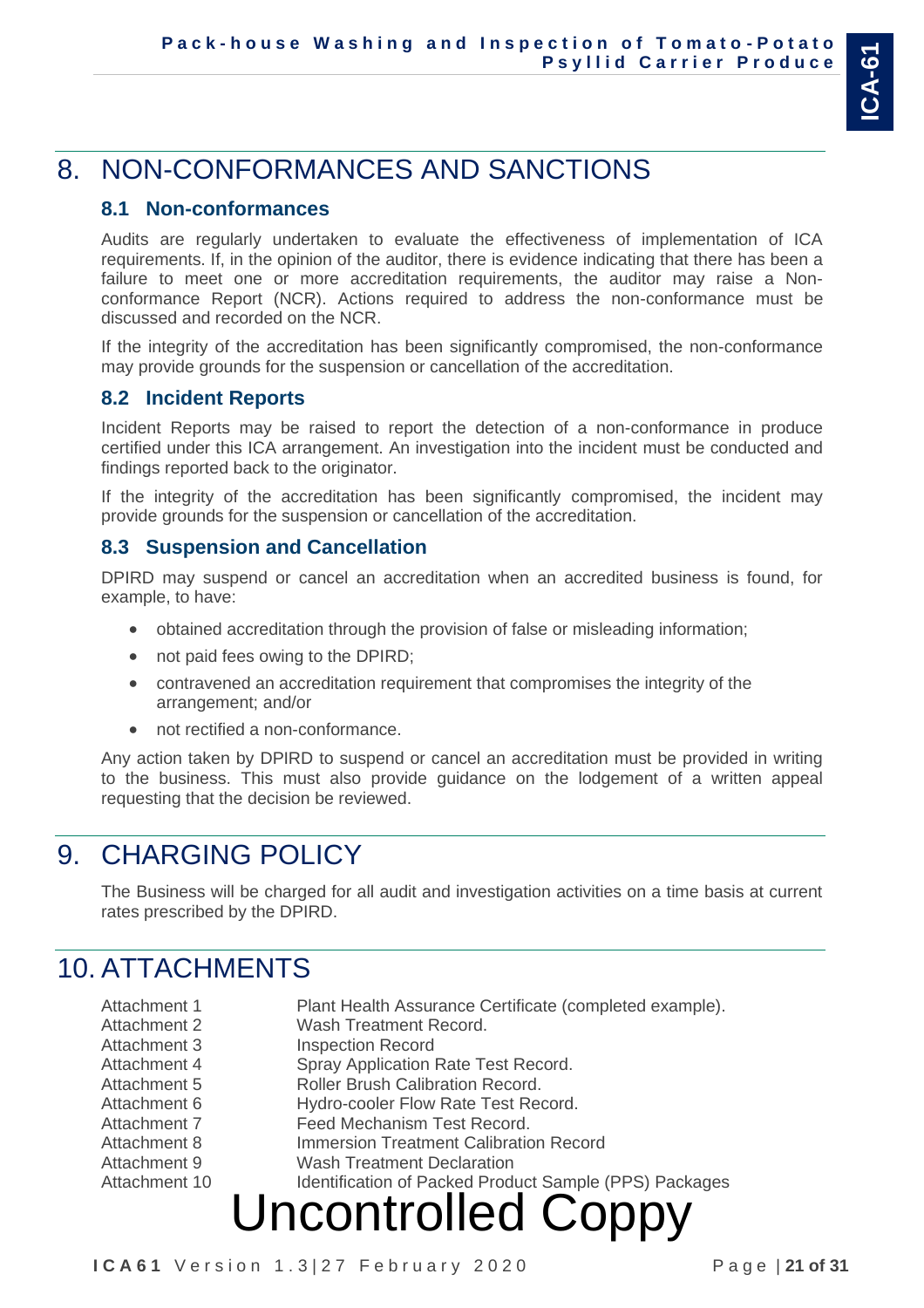### **Plant Health Assurance Certificate (EXAMPLE)**



Department of **Agriculture and Food** 



ORIGINAL (Yellow) - Consignment Copy DUPLICATE (Blue) - Quarantine WA Copy TRIPLICATE (White) - Business (Book) Copy

| <b>Certificate Number:</b>                                                                                                                                                        |        |  |                                | XXXXX |  |
|-----------------------------------------------------------------------------------------------------------------------------------------------------------------------------------|--------|--|--------------------------------|-------|--|
|                                                                                                                                                                                   |        |  | Business Specific Information* |       |  |
| Dispatch Date:                                                                                                                                                                    |        |  | Ref No:                        |       |  |
| Arrival Date:                                                                                                                                                                     | PO No: |  |                                |       |  |
| * These items display business specific information entered at<br>the discretion of the consignor. They do not represent any part<br>of the certifying conditions of the produce. |        |  |                                |       |  |

### **Plant Health Assurance Certificate**

Biosecurity and Agriculture Management (Quality Assurance and Accreditation) Regulations 2013 All accreditation details must be completed. Please print clearly and initial any alterations

| <b>Consignment Details</b>              |                     |                                   |                                                               |                  |                                                                   |                         | All accreditation details must be completed. Please print clearly and initial any alterations<br><b>Certification Details</b> |                        |                                                 |
|-----------------------------------------|---------------------|-----------------------------------|---------------------------------------------------------------|------------------|-------------------------------------------------------------------|-------------------------|-------------------------------------------------------------------------------------------------------------------------------|------------------------|-------------------------------------------------|
| Consignor                               |                     |                                   |                                                               |                  |                                                                   | <b>IP Number</b>        |                                                                                                                               | <b>Facility Number</b> | Procedure                                       |
| Name                                    | <b>ABC Pty Ltd</b>  |                                   |                                                               |                  |                                                                   | w 9999                  | 01                                                                                                                            |                        | TCAxx                                           |
| Address <b>BIOCK Road</b>               |                     |                                   |                                                               |                  |                                                                   |                         |                                                                                                                               |                        |                                                 |
|                                         |                     | Perth WA 6000                     |                                                               |                  |                                                                   |                         | <b>Accredited Business That Prepared The Produce</b><br>Name <b>ABC Pty Ltd</b>                                               |                        |                                                 |
|                                         |                     |                                   |                                                               |                  |                                                                   |                         |                                                                                                                               |                        |                                                 |
| Consignee                               |                     |                                   |                                                               |                  |                                                                   |                         | Address <b>BIOCK Road</b>                                                                                                     |                        |                                                 |
| Name                                    | <b>Plant Agents</b> |                                   |                                                               |                  |                                                                   |                         | Perth WA 6000                                                                                                                 |                        |                                                 |
| Address <b>Somewhere Road</b>           |                     |                                   |                                                               |                  |                                                                   | <b>Grower or Packer</b> |                                                                                                                               |                        |                                                 |
|                                         |                     | Somewhere SA                      |                                                               |                  |                                                                   |                         | Name ABC Pty Ltd                                                                                                              |                        |                                                 |
|                                         |                     |                                   |                                                               |                  |                                                                   |                         | Address <b>BIOCK Road</b>                                                                                                     |                        |                                                 |
| <b>Re-consigned To</b>                  |                     |                                   |                                                               |                  |                                                                   |                         | Perth WA 6000                                                                                                                 |                        |                                                 |
|                                         |                     |                                   | (Splitting consignments or re-consigning whole consignments). |                  |                                                                   |                         | <b>Other Facilities Supplying Produce</b>                                                                                     |                        |                                                 |
| Name                                    |                     |                                   |                                                               |                  |                                                                   |                         |                                                                                                                               |                        |                                                 |
| Address                                 |                     |                                   |                                                               |                  |                                                                   |                         |                                                                                                                               |                        |                                                 |
|                                         |                     |                                   |                                                               |                  |                                                                   |                         |                                                                                                                               |                        |                                                 |
| <b>Number</b><br>οf<br>Packages         | <b>Type of</b>      | Packages (e.g.<br>trays, cartons) | <b>Type of</b><br>Produce                                     |                  | <b>Brand Name or identifying marks</b><br>(As marked on packages) |                         | Date Code<br>(As marked on<br>packages)                                                                                       | Consignment            | <b>Authorisation for Split</b>                  |
| 144                                     | Cartons             |                                   | <b>Beans</b>                                                  | <b>ABC</b> beans |                                                                   |                         | 190517                                                                                                                        |                        |                                                 |
|                                         |                     |                                   |                                                               |                  |                                                                   |                         |                                                                                                                               |                        | Affix Authorisation Stamp to                    |
|                                         |                     |                                   |                                                               |                  |                                                                   |                         |                                                                                                                               |                        | Split / Re-consignee here                       |
|                                         |                     |                                   |                                                               |                  |                                                                   |                         |                                                                                                                               |                        |                                                 |
| <b>Treatment Details</b>                |                     |                                   |                                                               |                  |                                                                   |                         |                                                                                                                               |                        |                                                 |
| <b>Treatment</b>                        |                     |                                   | Chemical (Active Ingredient)                                  |                  | <b>Treatment Date</b>                                             |                         |                                                                                                                               |                        | <b>Concentration / Duration and Temperature</b> |
| <b>Rotter brush</b>                     |                     |                                   |                                                               |                  | 18/a5/17                                                          |                         | 30 seconds                                                                                                                    |                        |                                                 |
|                                         |                     |                                   |                                                               |                  |                                                                   |                         |                                                                                                                               |                        |                                                 |
|                                         |                     |                                   |                                                               |                  |                                                                   |                         |                                                                                                                               |                        |                                                 |
|                                         |                     |                                   |                                                               |                  |                                                                   |                         |                                                                                                                               |                        |                                                 |
|                                         |                     |                                   |                                                               |                  |                                                                   |                         |                                                                                                                               |                        |                                                 |
| <b>Additional Certification / Codes</b> |                     |                                   |                                                               |                  |                                                                   |                         |                                                                                                                               |                        |                                                 |
|                                         |                     |                                   |                                                               |                  |                                                                   |                         |                                                                                                                               |                        |                                                 |
|                                         |                     |                                   |                                                               |                  |                                                                   |                         |                                                                                                                               |                        |                                                 |
|                                         |                     |                                   |                                                               |                  |                                                                   |                         |                                                                                                                               |                        |                                                 |
| <b>Declaration</b>                      |                     |                                   |                                                               |                  |                                                                   |                         |                                                                                                                               |                        |                                                 |

plant produce have been prepared in the business's approved facilities in accordance with the business's Certification Assurance arrangement<br>that the details shown above are true and correct in every particular. I acknowle n Assurance arrangement and

| Authorised Signatory's Name pressenting | ignature | Date       |
|-----------------------------------------|----------|------------|
| <b>Joe Bloees</b>                       |          | 23/04/2016 |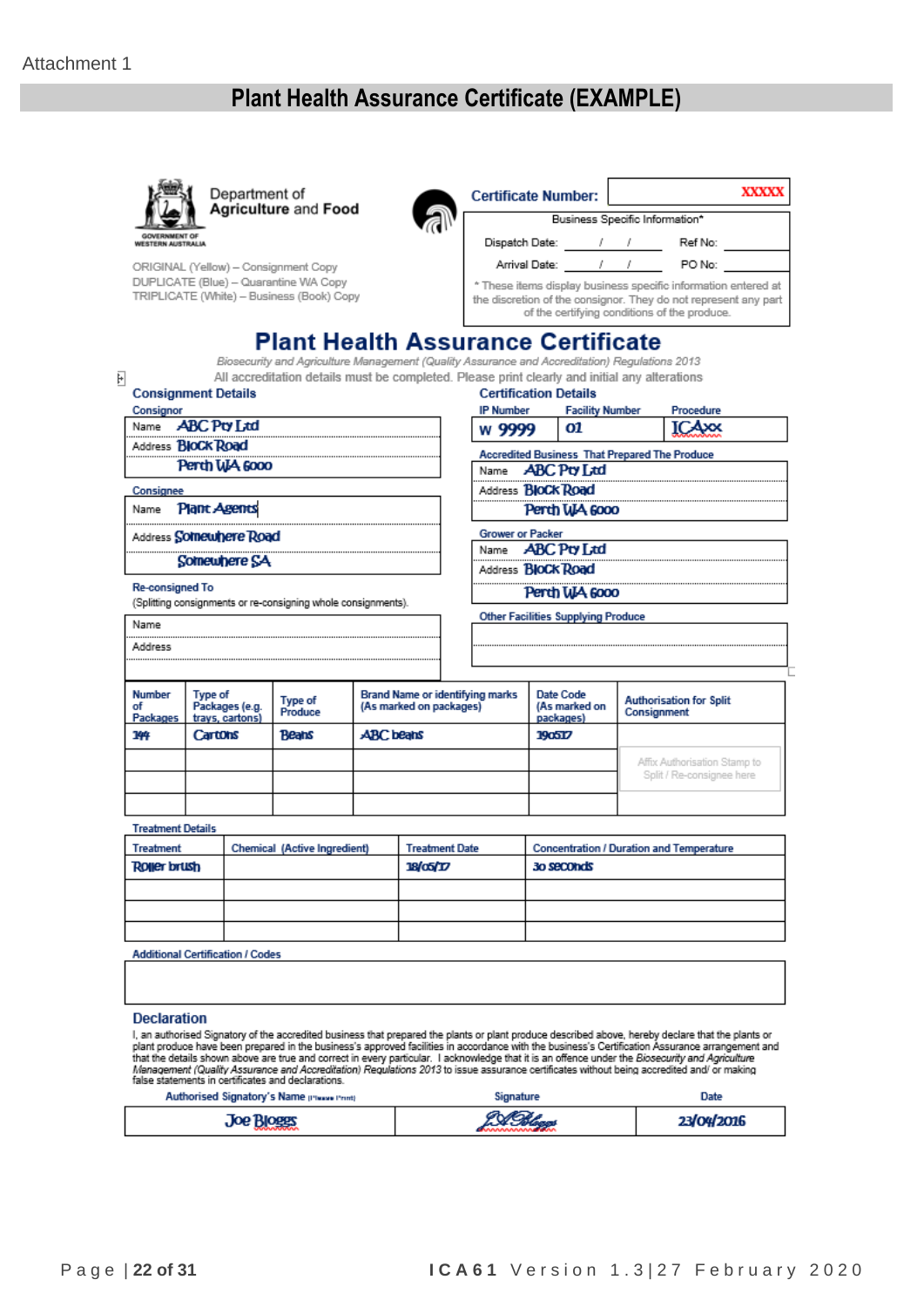## **Wash Treatment Record – ICA61**

| Type of<br>washing<br>D = Dip<br>F = Flat fan<br>spray<br>R = Roller<br>brushes<br>H = Hydro-<br>cooler | Date of<br>washing | Wash<br>commencement<br>time | Wash<br>completion<br>time | Produce<br>washed | Quantity of<br>produce<br>washed | Washing<br>operators name |
|---------------------------------------------------------------------------------------------------------|--------------------|------------------------------|----------------------------|-------------------|----------------------------------|---------------------------|
|                                                                                                         |                    |                              |                            |                   |                                  |                           |
|                                                                                                         |                    |                              |                            |                   |                                  |                           |
|                                                                                                         |                    |                              |                            |                   |                                  |                           |
|                                                                                                         |                    |                              |                            |                   |                                  |                           |
|                                                                                                         |                    |                              |                            |                   |                                  |                           |
|                                                                                                         |                    |                              |                            |                   |                                  |                           |
|                                                                                                         |                    |                              |                            |                   |                                  |                           |
|                                                                                                         |                    |                              |                            |                   |                                  |                           |
|                                                                                                         |                    |                              |                            |                   |                                  |                           |
|                                                                                                         |                    |                              |                            |                   |                                  |                           |
|                                                                                                         |                    |                              |                            |                   |                                  |                           |
|                                                                                                         |                    |                              |                            |                   |                                  |                           |
|                                                                                                         |                    |                              |                            |                   |                                  |                           |
|                                                                                                         |                    |                              |                            |                   |                                  |                           |
|                                                                                                         |                    |                              |                            |                   |                                  |                           |
|                                                                                                         |                    |                              |                            |                   |                                  |                           |
|                                                                                                         |                    |                              |                            |                   |                                  |                           |
|                                                                                                         |                    |                              |                            |                   |                                  |                           |
|                                                                                                         |                    |                              |                            |                   |                                  |                           |
|                                                                                                         |                    |                              |                            |                   |                                  |                           |
|                                                                                                         |                    |                              |                            |                   |                                  |                           |
|                                                                                                         |                    |                              |                            |                   |                                  |                           |
|                                                                                                         |                    |                              |                            |                   |                                  |                           |
|                                                                                                         |                    |                              |                            |                   |                                  |                           |
|                                                                                                         |                    |                              |                            |                   |                                  |                           |
|                                                                                                         |                    |                              |                            |                   |                                  |                           |
|                                                                                                         |                    |                              |                            |                   |                                  |                           |
|                                                                                                         |                    |                              |                            |                   |                                  |                           |

Attachment 3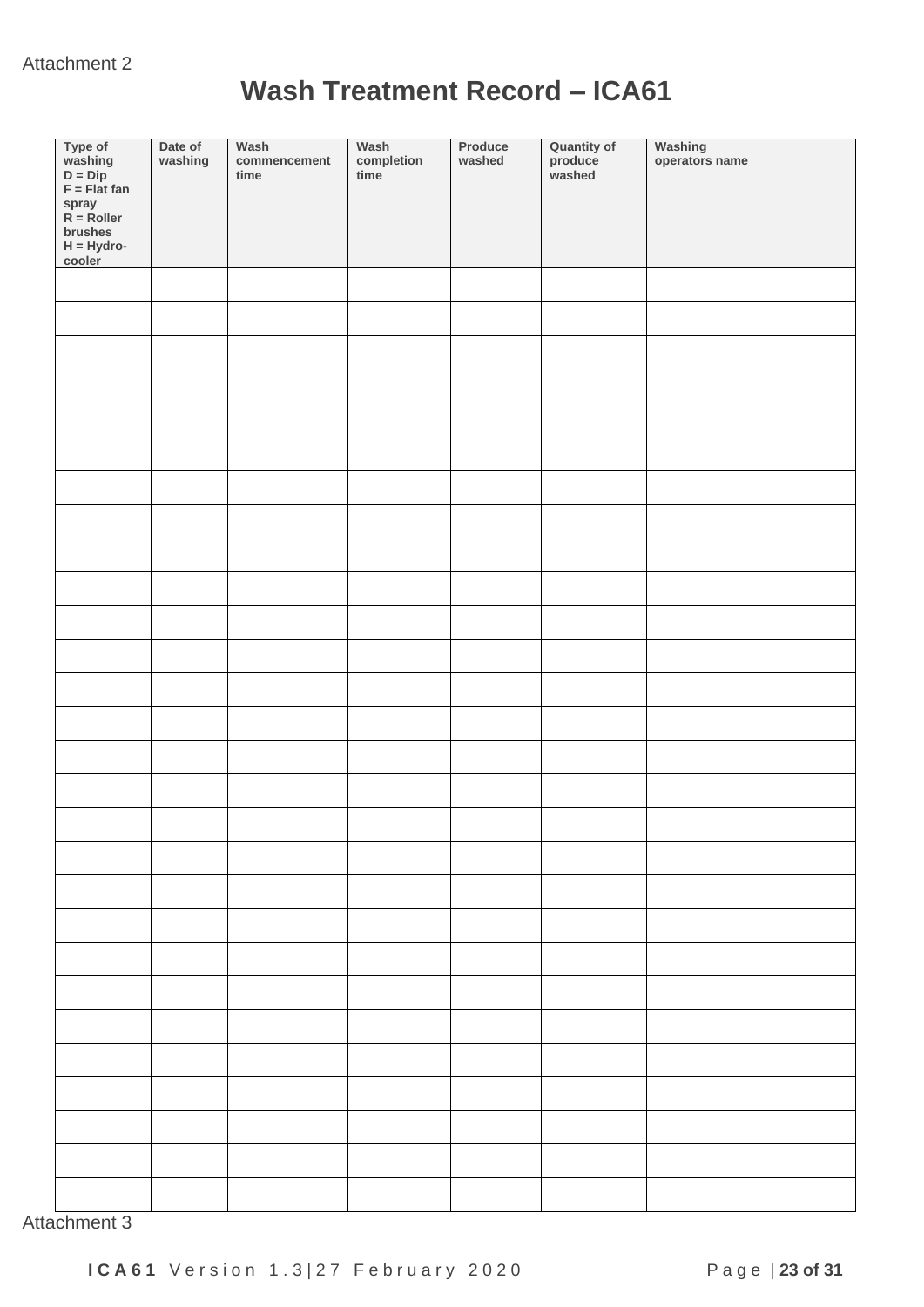# **Inspection Record – ICA61**

| Date of Inspection:       |                                                                   |                                        | <b>Package Identification</b>                                                                |  |  |  |  |
|---------------------------|-------------------------------------------------------------------|----------------------------------------|----------------------------------------------------------------------------------------------|--|--|--|--|
| Place of<br>Inspection:   |                                                                   |                                        | <b>IP Number:</b><br>W                                                                       |  |  |  |  |
|                           | Name of Authorised Inspection Person:                             |                                        | <b>PHAC No(s):</b>                                                                           |  |  |  |  |
|                           |                                                                   |                                        |                                                                                              |  |  |  |  |
| <b>Inspection</b><br>Rate | $\square$ 600 Unit<br>□2 %                                        |                                        | Name & Address of Grower and / or Packer:<br>(if multiple, list in comments/findings column) |  |  |  |  |
| Notes:                    |                                                                   |                                        | <b>Produce Type:</b>                                                                         |  |  |  |  |
|                           |                                                                   |                                        | (if multiple, list in comments/findings column)                                              |  |  |  |  |
|                           |                                                                   |                                        |                                                                                              |  |  |  |  |
|                           |                                                                   |                                        | Total Number of Packages in Lot / Consignment: (list separately if multiple commodities)     |  |  |  |  |
| Package<br>No.            | <b>Number of</b><br><b>Units</b>                                  | <b>Total Number of</b><br><b>Units</b> | <b>Comments/Findings</b>                                                                     |  |  |  |  |
| $\mathbf{1}$              |                                                                   |                                        |                                                                                              |  |  |  |  |
| $\boldsymbol{2}$          |                                                                   |                                        |                                                                                              |  |  |  |  |
| $\mathbf 3$               |                                                                   |                                        |                                                                                              |  |  |  |  |
| 4                         |                                                                   |                                        |                                                                                              |  |  |  |  |
| ${\bf 5}$                 |                                                                   |                                        |                                                                                              |  |  |  |  |
| $\bf 6$                   |                                                                   |                                        |                                                                                              |  |  |  |  |
| $\bf 7$                   |                                                                   |                                        |                                                                                              |  |  |  |  |
| $\bf 8$                   |                                                                   |                                        |                                                                                              |  |  |  |  |
| $\boldsymbol{9}$          |                                                                   |                                        |                                                                                              |  |  |  |  |
| $10$                      |                                                                   |                                        |                                                                                              |  |  |  |  |
| 11                        |                                                                   |                                        |                                                                                              |  |  |  |  |
| 12                        |                                                                   |                                        |                                                                                              |  |  |  |  |
| 13                        |                                                                   |                                        |                                                                                              |  |  |  |  |
| 14                        |                                                                   |                                        |                                                                                              |  |  |  |  |
| $15$                      |                                                                   |                                        |                                                                                              |  |  |  |  |
| 17                        |                                                                   |                                        |                                                                                              |  |  |  |  |
| 18                        |                                                                   |                                        |                                                                                              |  |  |  |  |
| 19                        |                                                                   |                                        |                                                                                              |  |  |  |  |
| ${\bf 20}$                |                                                                   |                                        |                                                                                              |  |  |  |  |
| 21<br>Pass                | Fail                                                              |                                        | <b>Signature of Authorised</b>                                                               |  |  |  |  |
|                           |                                                                   |                                        | <b>Inspection Person:</b>                                                                    |  |  |  |  |
|                           | Actions resulting from a suspected detection of a quarantine pest |                                        |                                                                                              |  |  |  |  |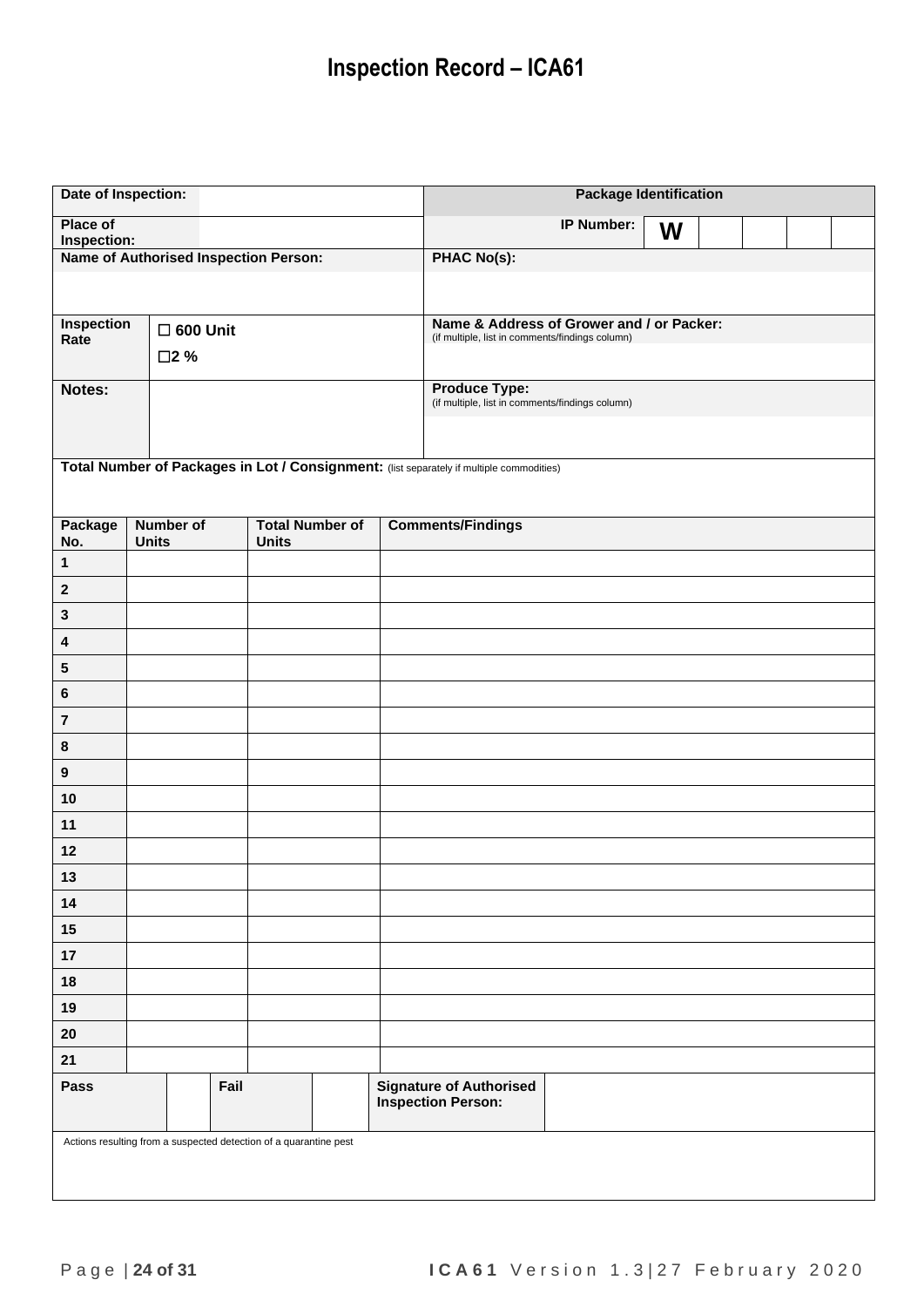### **SPRAY APPLICATION RATE TEST RECORD - ICA61**

| Date of     | Produce                                                                                                                                              |        | <b>Time Under Spray (seconds)</b> |        | <b>Spray Pressure</b> | <b>Name of Testing</b> | <b>Comments</b>                                                                                                                                                       |  |
|-------------|------------------------------------------------------------------------------------------------------------------------------------------------------|--------|-----------------------------------|--------|-----------------------|------------------------|-----------------------------------------------------------------------------------------------------------------------------------------------------------------------|--|
| <b>Test</b> | <b>Type</b>                                                                                                                                          | Test 1 | Test 2                            | Test 3 | (kpa)                 | Officer                |                                                                                                                                                                       |  |
|             |                                                                                                                                                      |        |                                   |        |                       |                        |                                                                                                                                                                       |  |
|             |                                                                                                                                                      |        |                                   |        |                       |                        |                                                                                                                                                                       |  |
|             |                                                                                                                                                      |        |                                   |        |                       |                        |                                                                                                                                                                       |  |
|             |                                                                                                                                                      |        |                                   |        |                       |                        |                                                                                                                                                                       |  |
|             |                                                                                                                                                      |        |                                   |        |                       |                        |                                                                                                                                                                       |  |
|             |                                                                                                                                                      |        |                                   |        |                       |                        |                                                                                                                                                                       |  |
|             |                                                                                                                                                      |        |                                   |        |                       |                        |                                                                                                                                                                       |  |
|             |                                                                                                                                                      |        |                                   |        |                       |                        |                                                                                                                                                                       |  |
|             |                                                                                                                                                      |        |                                   |        |                       |                        |                                                                                                                                                                       |  |
|             |                                                                                                                                                      |        |                                   |        |                       |                        |                                                                                                                                                                       |  |
|             |                                                                                                                                                      |        |                                   |        |                       |                        |                                                                                                                                                                       |  |
|             |                                                                                                                                                      |        |                                   |        |                       |                        |                                                                                                                                                                       |  |
|             |                                                                                                                                                      |        |                                   |        |                       |                        |                                                                                                                                                                       |  |
|             |                                                                                                                                                      |        |                                   |        |                       |                        |                                                                                                                                                                       |  |
|             |                                                                                                                                                      |        |                                   |        |                       |                        |                                                                                                                                                                       |  |
|             |                                                                                                                                                      |        |                                   |        |                       |                        |                                                                                                                                                                       |  |
|             | <b>NOTES</b>                                                                                                                                         |        |                                   |        |                       |                        |                                                                                                                                                                       |  |
|             | Spray coverage calibration tests must be carried out immediately prior to commencement of washing and certification of produce, within four weeks of |        |                                   |        |                       |                        |                                                                                                                                                                       |  |
|             |                                                                                                                                                      |        |                                   |        |                       |                        | commencement of washing or prior to the Business's compliance audit, and once a month during the season for each produce type being washed.                           |  |
|             |                                                                                                                                                      |        |                                   |        |                       |                        | Three tests must be carried out. For each test, record the number of seconds an identifiable piece of produce is completely covered with the spray in the normal flow |  |
|             | of produce.                                                                                                                                          |        |                                   |        |                       |                        |                                                                                                                                                                       |  |
|             |                                                                                                                                                      |        |                                   |        |                       |                        | Adjust the equipment and repeat the test if any of the three tests are below the minimum specified time period for spray coverage.                                    |  |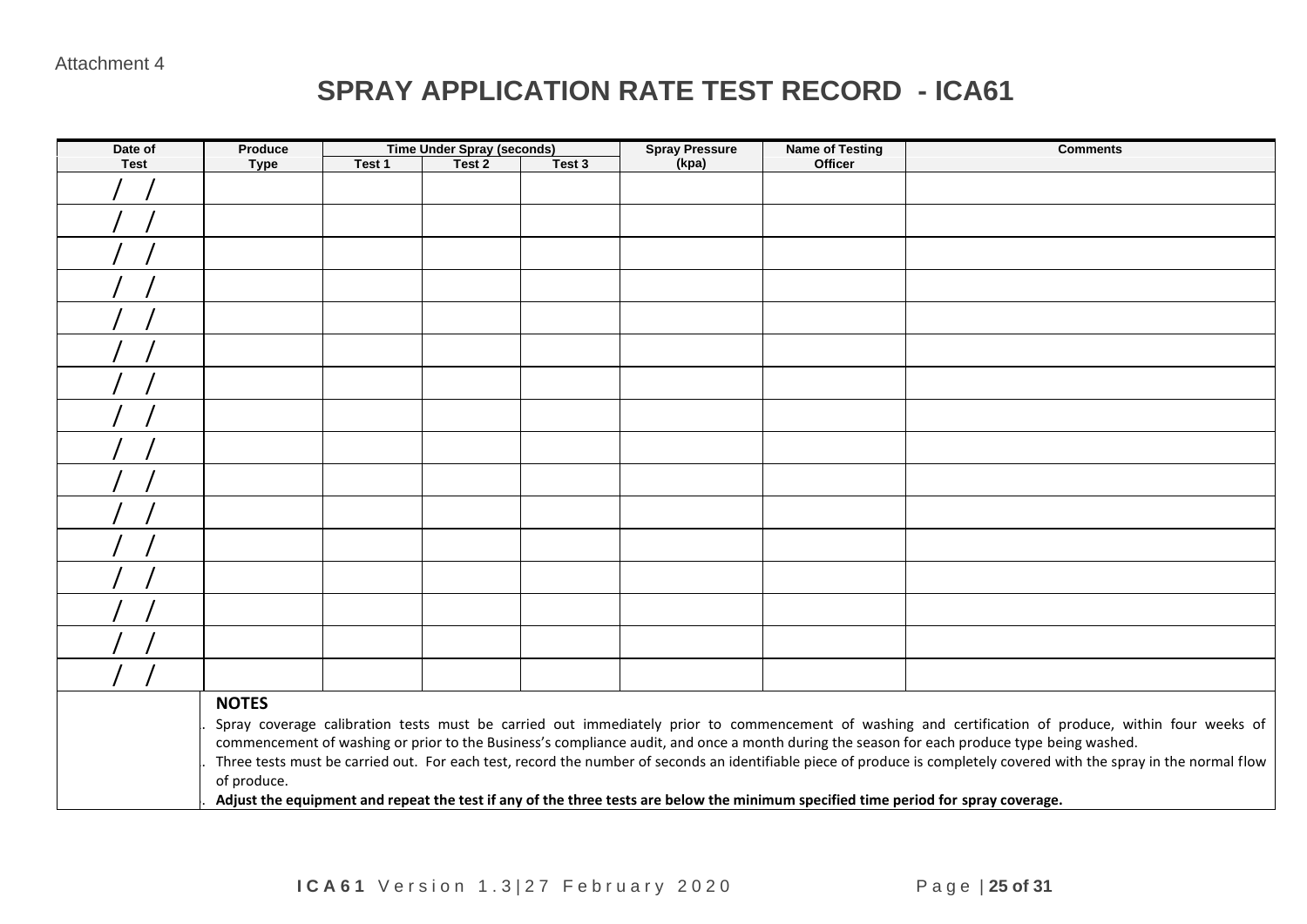### **ROLLER BRUSH RATE CALIBRATION RECORD - ICA61**

Identity of equipment being calibrated\_\_\_\_\_\_\_\_\_\_\_\_\_\_\_

|                                                                                | Date of     | Produce |        | <b>Time on Brushers (seconds)</b> |        | <b>Name of Testing</b> | <b>Comments</b> |
|--------------------------------------------------------------------------------|-------------|---------|--------|-----------------------------------|--------|------------------------|-----------------|
| Type of calibration<br>(e.g. annual, monthly<br>or follow-up after<br>repairs) | <b>Test</b> | Type    | Test 1 | Test 2                            | Test 3 | Officer                |                 |
|                                                                                |             |         |        |                                   |        |                        |                 |
|                                                                                |             |         |        |                                   |        |                        |                 |
|                                                                                |             |         |        |                                   |        |                        |                 |
|                                                                                |             |         |        |                                   |        |                        |                 |
|                                                                                |             |         |        |                                   |        |                        |                 |
|                                                                                |             |         |        |                                   |        |                        |                 |
|                                                                                |             |         |        |                                   |        |                        |                 |
|                                                                                |             |         |        |                                   |        |                        |                 |
|                                                                                |             |         |        |                                   |        |                        |                 |
|                                                                                |             |         |        |                                   |        |                        |                 |
|                                                                                |             |         |        |                                   |        |                        |                 |
|                                                                                |             |         |        |                                   |        |                        |                 |
|                                                                                |             |         |        |                                   |        |                        |                 |
|                                                                                |             |         |        |                                   |        |                        |                 |
|                                                                                |             |         |        |                                   |        |                        |                 |
|                                                                                |             |         |        |                                   |        |                        |                 |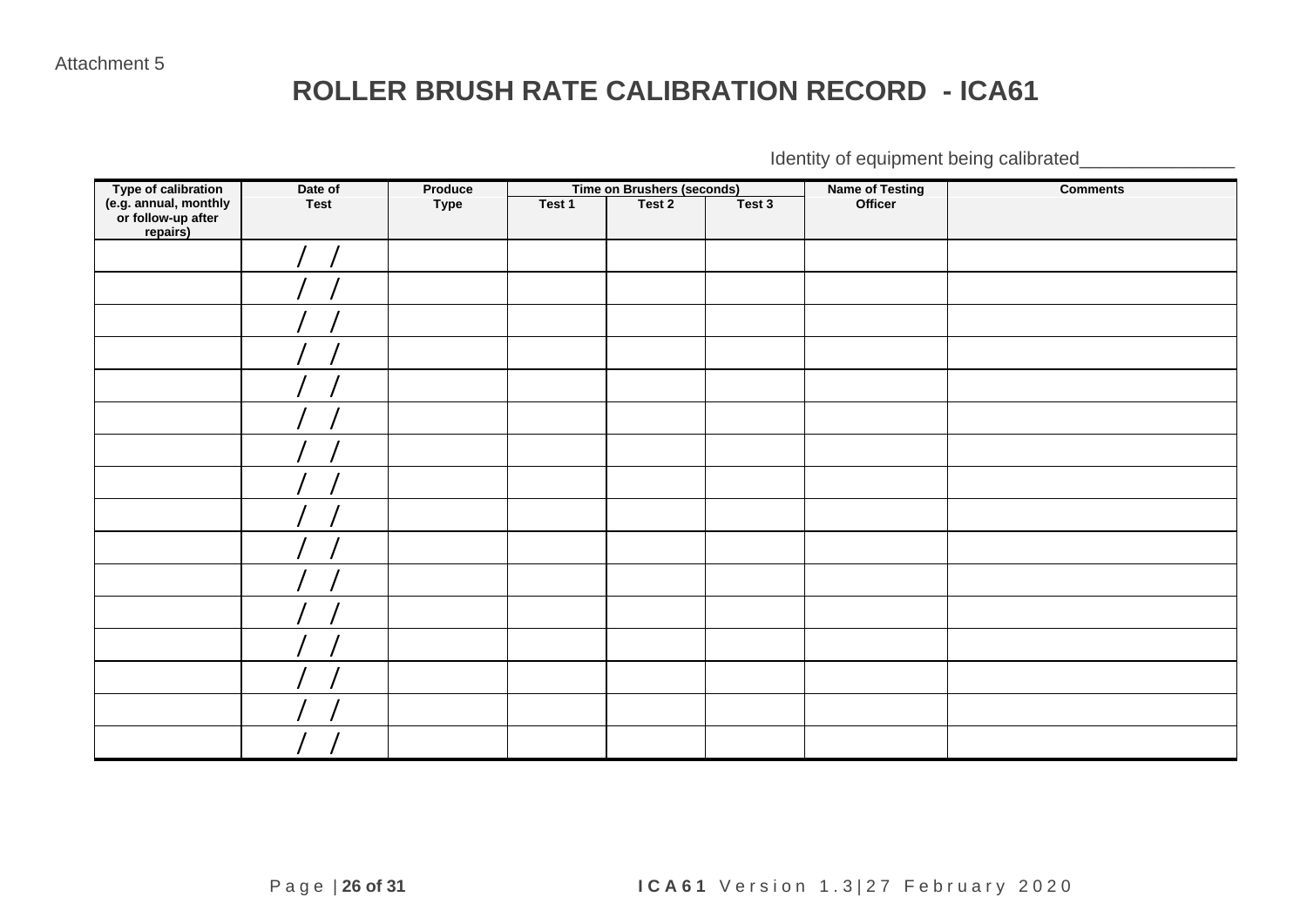## **HYDRO-COOLER FLOW RATE CALIBRATION RECORD - ICA61**

Identity of equipment being calibrated

| Type of calibration<br>(e.g. annual, monthly<br>or follow-up after<br>repairs) | Date of Test | <b>Total Output</b><br>(L/min) | Total Spray Area (m <sup>2</sup> ) | <b>Application Rate</b> | <b>Testing Officer's Name</b> |
|--------------------------------------------------------------------------------|--------------|--------------------------------|------------------------------------|-------------------------|-------------------------------|
|                                                                                |              |                                |                                    | $L/m^2/m$ in            |                               |
|                                                                                |              |                                |                                    | L/m <sup>2</sup> /min   |                               |
|                                                                                |              |                                |                                    | L/m <sup>2</sup> /min   |                               |
|                                                                                |              |                                |                                    | L/m <sup>2</sup> /min   |                               |
|                                                                                |              |                                |                                    | $L/m^2/m$ in            |                               |
|                                                                                |              |                                |                                    | L/m <sup>2</sup> /min   |                               |
|                                                                                |              |                                |                                    | $L/m^2/m$ in            |                               |
|                                                                                |              |                                |                                    | $L/m^2/m$ in            |                               |
|                                                                                |              |                                |                                    | $L/m^2/m$ in            |                               |
|                                                                                |              |                                |                                    | L/m <sup>2</sup> /min   |                               |
|                                                                                |              |                                |                                    | L/m <sup>2</sup> /min   |                               |
|                                                                                |              |                                |                                    | $L/m^2/m$ in            |                               |
|                                                                                |              |                                |                                    | L/m <sup>2</sup> /min   |                               |
|                                                                                |              |                                |                                    | L/m <sup>2</sup> /min   |                               |
|                                                                                |              |                                |                                    | L/m <sup>2</sup> /min   |                               |

#### **NOTES**

Calculate the Total Output of the spray equipment by placing a collection vessel under each spray nozzle for a measured time period and determine the volume of output from each nozzle over a one minute period. Total the output (L/min) from each of the nozzles to give the Total Output (L/min).

Calculate the Total Spray Area (m<sup>2</sup>) by multiplying the spray area width by the spray area length, the boundary being the line at which the fruit's surface is fully wetted. Divide the Total Output (L/min) by the Total Spray Area (m<sup>2</sup>) to give the Application Rate (L/min/m<sup>2</sup>) -

*Total Output (L/min) ÷ Total Spray Area (m<sup>2</sup> ) = Application Rate (L/min/m<sup>2</sup> )*

4. **Adjust the equipment and repeat the test if the test shows a spray application rate below the minimum specified requirement.**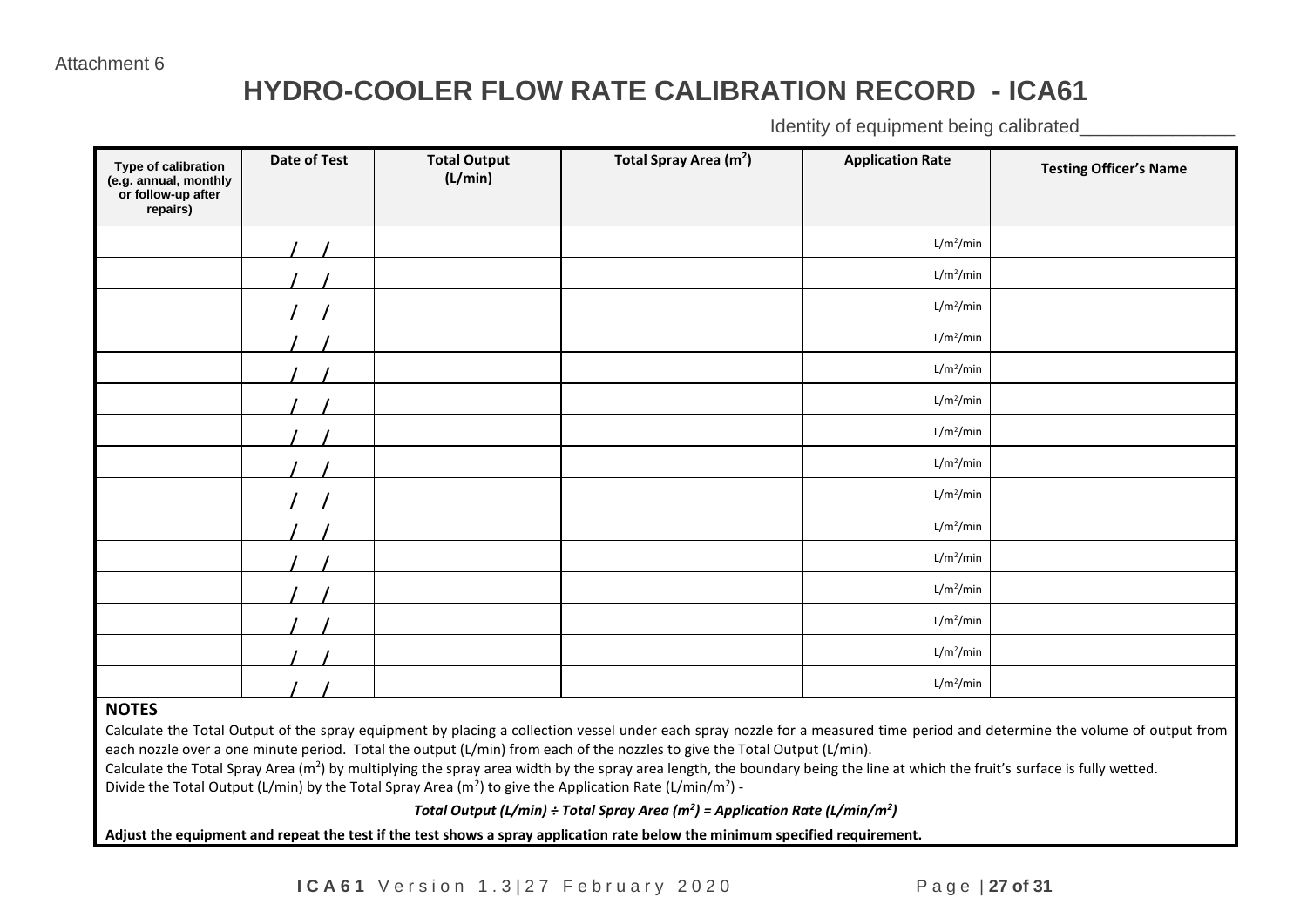#### Attachment 7

### **HYDRO-COOLING TREATMENT CALIBRATION RECORD - ICA61**

Identity of equipment being calibrated\_

| Type of calibration<br>(e.g. annual, monthly<br>or follow-up after<br>repairs) | Date of     | Produce     |        | Time for product to move through liquid<br>(minutes) |        | <b>Name of Testing</b> | <b>Comments</b> |
|--------------------------------------------------------------------------------|-------------|-------------|--------|------------------------------------------------------|--------|------------------------|-----------------|
|                                                                                | <b>Test</b> | <b>Type</b> | Test 1 | Test 2                                               | Test 3 | Officer                |                 |
|                                                                                |             |             |        |                                                      |        |                        |                 |
|                                                                                |             |             |        |                                                      |        |                        |                 |
|                                                                                |             |             |        |                                                      |        |                        |                 |
|                                                                                |             |             |        |                                                      |        |                        |                 |
|                                                                                |             |             |        |                                                      |        |                        |                 |
|                                                                                |             |             |        |                                                      |        |                        |                 |
|                                                                                |             |             |        |                                                      |        |                        |                 |
|                                                                                |             |             |        |                                                      |        |                        |                 |
|                                                                                |             |             |        |                                                      |        |                        |                 |
|                                                                                |             |             |        |                                                      |        |                        |                 |
|                                                                                |             |             |        |                                                      |        |                        |                 |
|                                                                                |             |             |        |                                                      |        |                        |                 |
|                                                                                |             |             |        |                                                      |        |                        |                 |
|                                                                                |             |             |        |                                                      |        |                        |                 |
|                                                                                |             |             |        |                                                      |        |                        |                 |
|                                                                                |             |             |        |                                                      |        |                        |                 |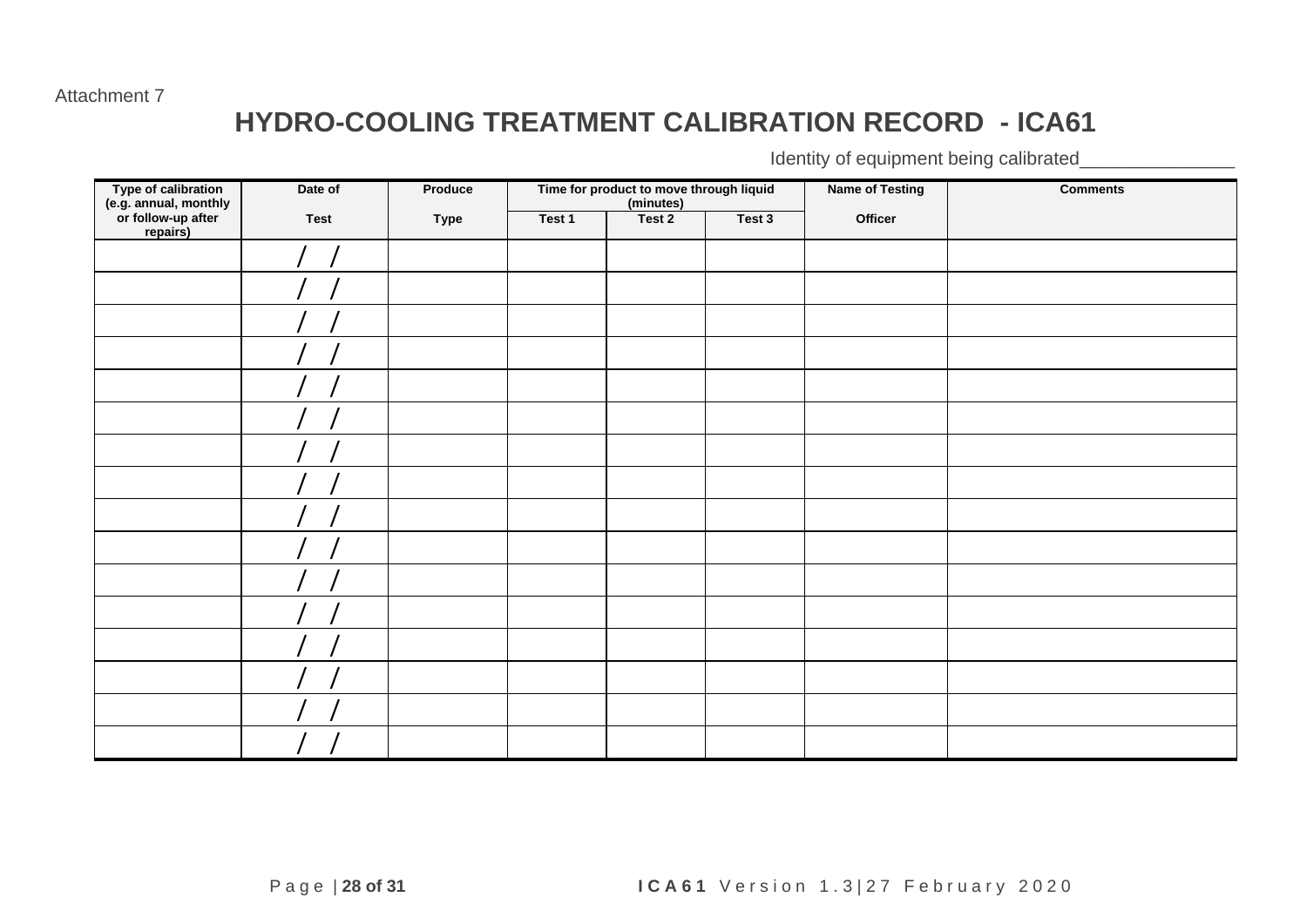### **IMMERSION TREATMENT CALIBRATION RECORD - ICA61**

Identity of equipment being calibrated\_\_\_\_\_\_\_\_\_\_\_\_\_\_\_

| Type of calibration<br>(e.g. annual, monthly<br>or follow-up after<br>repairs) | Date of     | Produce |        | Time for product to move through liquid<br>(minutes) |        | <b>Name of Testing</b> | <b>Comments</b> |
|--------------------------------------------------------------------------------|-------------|---------|--------|------------------------------------------------------|--------|------------------------|-----------------|
|                                                                                | <b>Test</b> | Type    | Test 1 | Test 2                                               | Test 3 | Officer                |                 |
|                                                                                |             |         |        |                                                      |        |                        |                 |
|                                                                                |             |         |        |                                                      |        |                        |                 |
|                                                                                |             |         |        |                                                      |        |                        |                 |
|                                                                                |             |         |        |                                                      |        |                        |                 |
|                                                                                |             |         |        |                                                      |        |                        |                 |
|                                                                                |             |         |        |                                                      |        |                        |                 |
|                                                                                |             |         |        |                                                      |        |                        |                 |
|                                                                                |             |         |        |                                                      |        |                        |                 |
|                                                                                |             |         |        |                                                      |        |                        |                 |
|                                                                                |             |         |        |                                                      |        |                        |                 |
|                                                                                |             |         |        |                                                      |        |                        |                 |
|                                                                                |             |         |        |                                                      |        |                        |                 |
|                                                                                |             |         |        |                                                      |        |                        |                 |
|                                                                                |             |         |        |                                                      |        |                        |                 |
|                                                                                |             |         |        |                                                      |        |                        |                 |
|                                                                                |             |         |        |                                                      |        |                        |                 |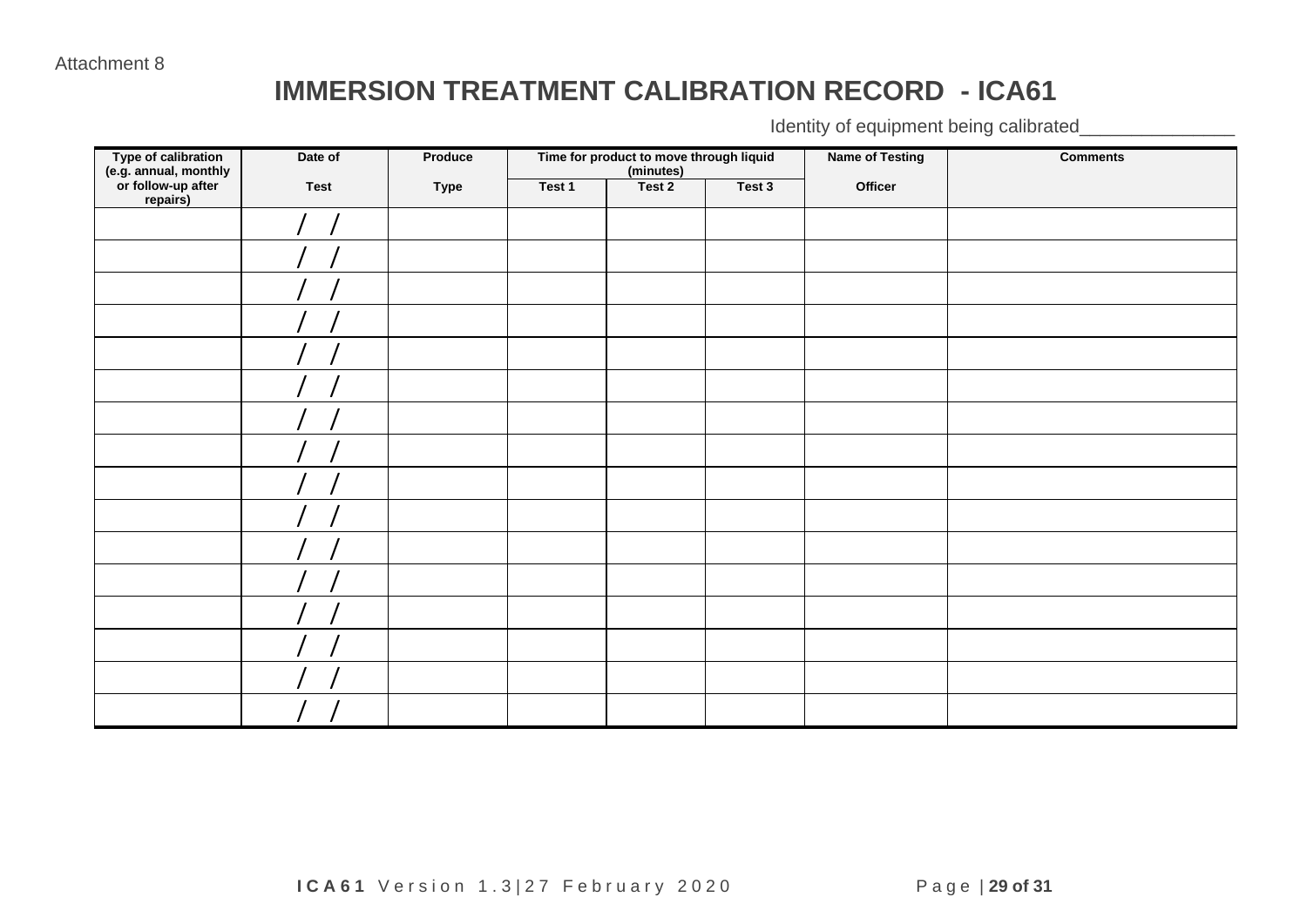#### Attachment 9 **WASH TREATMENT DECLARATION FOR CARRIER PRODUCE – ICA61**

A Wash Treatment Declaration must be provided to the packer to cover carrier produce delivered for certification under ICA-61 for each load dispatched.

|                               |                   |                   | (print full name)                        |
|-------------------------------|-------------------|-------------------|------------------------------------------|
| an Authorised Signatory of    |                   |                   | (print business name)                    |
| Interstate Produce (IP) No. W |                   |                   |                                          |
| hereby declare that           |                   | (no. of packages) | (type of packages - bins, crates, trays) |
| 0f                            | (type of produce) | identified by     | (package identification)                 |
| delivered to                  |                   |                   | W<br>Interstate Produce (IP) No.         |
| <sub>on</sub>                 | (date)            |                   |                                          |

for inspection, packing, and certification under the ICA Operational Procedure *Pack-house Washing and Inspection of Tomato-potato psyllid Carrier Produce* [ICA-61] that *(please tick)*

The carrier produce was:

| Wash process undertaken (please tick) |                                                                                                                                                   |  |  |  |
|---------------------------------------|---------------------------------------------------------------------------------------------------------------------------------------------------|--|--|--|
|                                       | hydro-cooled with continuously circulated water for at least 20 minutes                                                                           |  |  |  |
|                                       | immersed in continuously agitated water containing a food grade surfactant approved by FSANZ at the rates<br>specified on the label for 3 minutes |  |  |  |
|                                       | pressure washed with water under water nozzles with a water pressure above 200kpa (29 psi) for a minimum of<br>20 seconds                         |  |  |  |
|                                       | washed with water at 16L/min on rotating roller brushes for a minimum of 30 seconds                                                               |  |  |  |
|                                       |                                                                                                                                                   |  |  |  |

#### and

All carrier produce was securely packed post treatment by one or more of the following methods to prevent contamination with tomato-potato psyllid:

(d) unvented packages;

vented packages with the vents secured with mesh which has a maximum aperture of 0.5 mm; or wrapping or bagging in sealed plastic sleeves or bags; or

fully enclosed consignments under tarpaulins, hessian, shade cloth, or mesh or other covering which has a maximum aperture of 0.5 mm; or

consignment shrink-wrapped and sealed as a palletised unit; or

fully enclosed or screened buildings, cold-rooms, vehicles (including tautliners in good condition); or other facilities free from gaps or other entry points greater than 0.5 mm.

The date or dates of wash treatment are;

I, an authorised Signatory of the accredited business that wash treated the carrier produce described above, hereby declare that the carrier produce has been wash treated in the business's approved facilities in accordance with the business's Interstate Certification Assurance arrangement and that the details shown above are true and correct in every particular. I acknowledge that it is an offence under the *Biosecurity and Agriculture Management Act 2007* to making a false or misleading statement.

| $\tilde{\phantom{a}}$<br>. .<br>- |  |  |
|-----------------------------------|--|--|
|                                   |  |  |